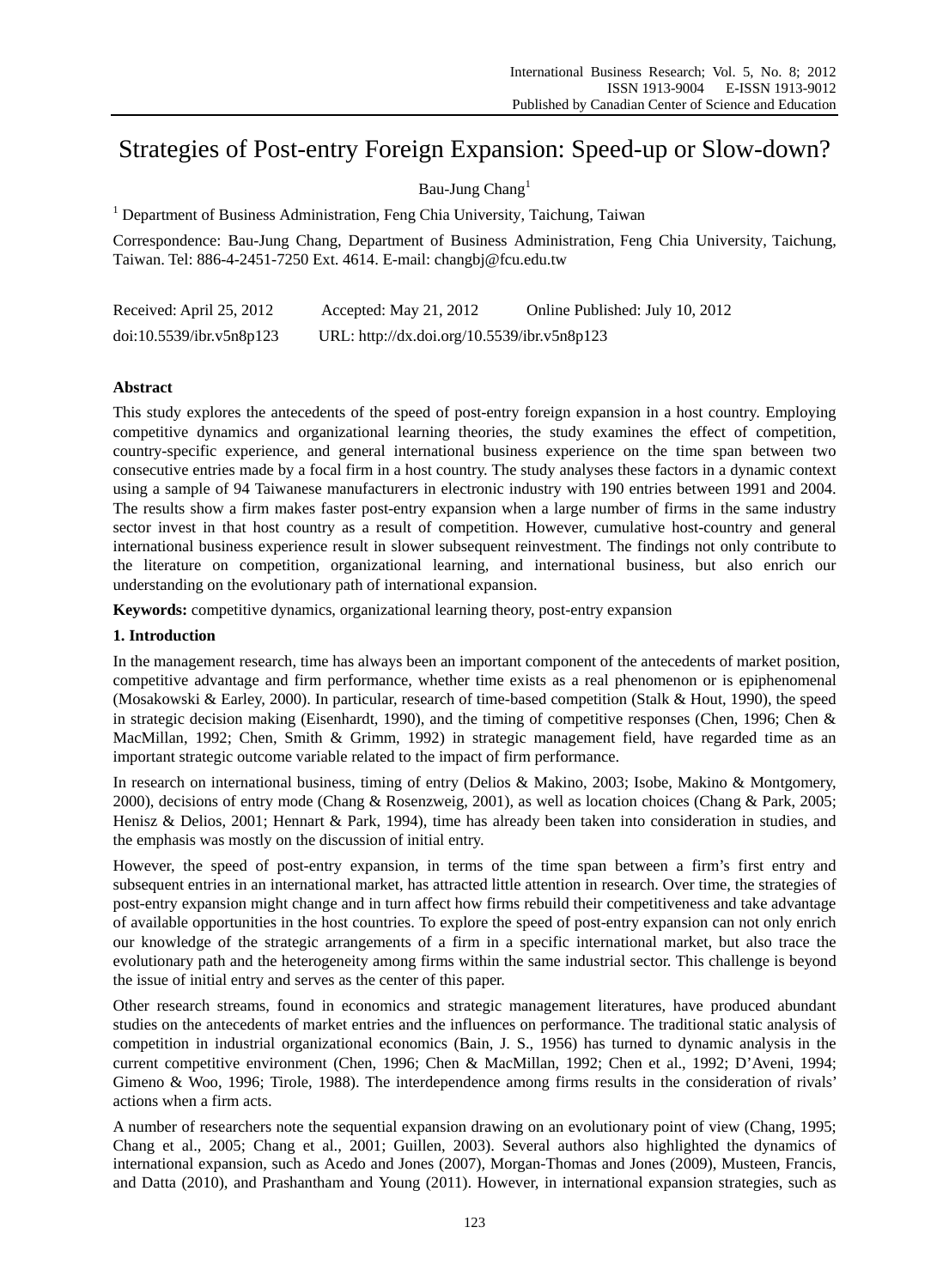knowledge accumulation and capability building through sequential investment activities, the investigation on the speed of post-entry expansion rarely caught the attention of researchers.

Hence, this study explores the antecedents of the speed of post-entry expansion in a host country. What factors determine the speed of post-entry foreign expansion of multinational corporations? How faster or how slower may a firm choose to entry a focal market? Drawing on competitive dynamics and learning theory, this paper analyzes the influence of competitive conditions and firm-experience factors on the speed of post-entry expansion. The study examines longitudinal data of 94 Taiwanese firms in eight sectors of electronic industry with 190 entries in China between 1991 and 2004. The result shows that competition among firms, country-specific experience, and general international business experience all affect the speed of post-entry foreign market expansion.

This paper is organized as follows. The first section reviews the existing literatures and develops hypotheses based on the theories. In the second section, the data sources and methodology are described. The next section shows the results, and conclusion and discussion are presented in the final section.

## **2. Theory and Hypotheses Development**

#### *2.1 Competitive Dynamics and Speed of Post-entry Foreign Expansion*

From classical economics to industrial organizational economics, the interdependences among competitors and the consequences of interactions have captured the interest of researchers. In this stream of research, the scholars from Harvard school such as Bain, Mason, and the following significant researchers, Cave and Porter, all emphasize the relationship among structure-conduct-performance (Bain, 1956; Caves & Porter, 1977; Mason, 1957). They propose that firms' behavior is influenced by industrial structure, and firms' behavior would change the original structure and relative positions within firms.

The static competition among firms in classical economics, on the other hand, turns to dynamic competition analysis through techniques of game theory and action/response dyad in contemporary strategic management research (Saloner, 1991; Schmalensee, 1988; Chen & Miller, 1994). This stream of research focuses on the analysis of the action and counter-action among rivals and investigates the antecedents of such interdependence, the attributes of rivals and counter-rivals, and the effects on strategic choices and performance (Chen, 1996; Chen & MacMillan, 1992; Chen et al., 1992; Smith, Grimm, Gannon & Chen, 1991). The analysis among rivals in the dynamic environment is centered on strategic and tactic actions which contains pricing strategies, new product offering, mergers and acquisitions, market entry, etc. (D'Aveni, 1994; Smith et al., 1991).

Chen (1996) proposes that the firms recognize and perceive the interdependence with each other as resulting from the market commonality and resources similarity. Over time, the interdependence makes the actions of these firms follow a similar pattern, and thus the rivals in an industry or categorized sector seem to engage in collective sense-making (Porac & Rosa, 1996).

In the international business literature, firms often make foreign expansions as a result of seeking resources, markets, efficiency, or strategic assets (Dunning, 1993). Efficiency and market seeking are the main drivers of competition because the two factors directly influence firms' value (market) and cost (efficiency), and they determine firms' profit indirectly.

On the one hand, based on the approach of efficiency seeking, firms make international expansion in a specific country, which implies there are relatively low-wage labors or low-price materials. The firms with foreign expansions in a specific country often obtain comparative advantages, while those without entries or with few entries would face relative disadvantages. Consequently, once the firms perceive the number of subsidiaries established in the specific host country by other firms in the same industry increase, they would probably make faster post-entry expansion in order to catch up with their rivals and to sustain their own competitiveness.

On the other hand, preemption is one of the main strategies that firms act for expanding their market domain. Firms set up more subsidiaries to enlarge their capacity and resources in order to discover new market opportunities in the host country. For this reason, when a firm observes more and more firms in the same industry have established subsidiaries in a host country, it is likely to quickly reinvest in the same country for acquiring the market opportunities. Furthermore, the quick reinvestment could avoid gaining from preemption by other firms. Hence, the study hypothesizes as below:

*Hypothesis 1: The more firms in the same industry make entries in the host country, the faster a focal firm reinvests in that country.* 

*2.2 Experience, Capability Building, and Speed of Post-entry Foreign Expansion* 

Organizational learning is routines-based, history-dependent, and target-oriented (Levitt & March, 1988).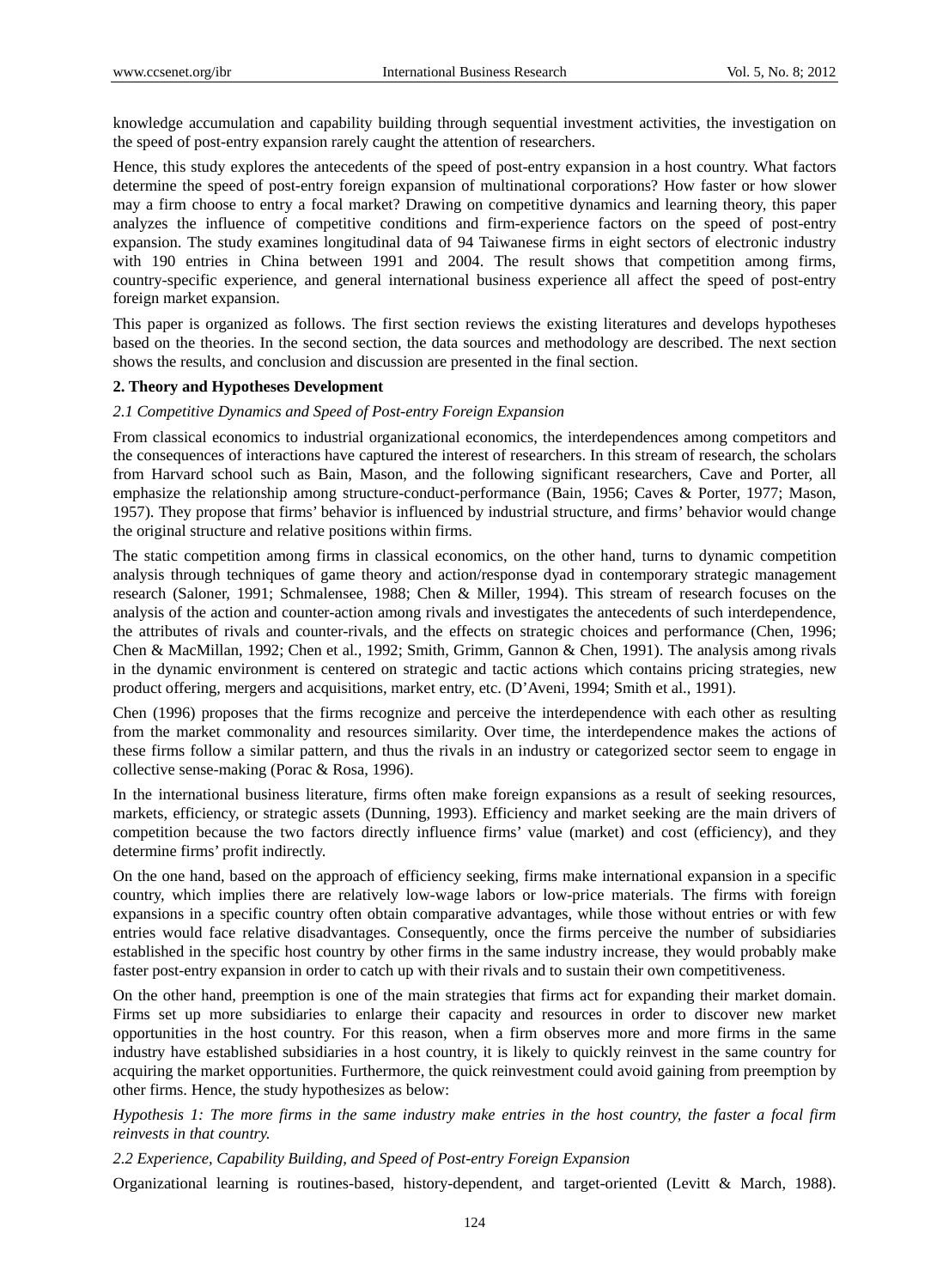Organizational routines are repeatedly invoked and socially constructed programs of action that embody the knowledge, capabilities, belief, values, and memory of the organization and its decision makers (Nelson  $\&$ Winter, 1982). Choice and actions encoded in routines are more likely to be attended to and accepted by organizational members and decision makers.

Learning research includes using dichotomous typologies such as lower-level learning versus higher-level learning (Fiol & Lyles, 1985), double-loop learning versus single-loop learning (Argyris & Schon, 1978), and exploitation learning versus conceptual learning (Kim, 1993). To understand more complete organizational learning, Huber (1991) elaborates on four constructs: knowledge acquisition, information distribution, information interpretation, and organizational memory, linked to organizational learning. According to the behavior perspective, an entity learns through its processing of information, and may make potential behavior changed (Huber, 1991). The highlight of organizational learning is about how the information and knowledge transform and share within a firm, and how the behavior change.

Experience of multinational corporations in the strategic decision-making has been noted by a number of international business researchers. Both country specific experience in a particular host country and general international experience which obtained by global operations could impact the strategic choices on MNCs (Padmanabhan & Cho, 1999). Learning through direct experience makes the accumulated experience stored in organizational memory, and promotes local search with organizations (Levitt et al., 1988).

Learning by doing is to measure changes in productivity or the rewards to productivity which accrue from experience (Foster & Rosenzweig, 1995). The learning curve literature in economics points out advantages in accumulating experience and know-how. The increasing cumulative production makes the cost per unit decline. As the firms get more experienced at a particular task, they usually become more efficient at them. Chang (1995) has noted that intrinsic disadvantages in a foreign country may substantially diminish due to their capability improvement through accumulating knowledge. The operating experience in a specific host country accumulates firms' knowledge regarding the economic and political environment, market size, and competition conditions in that market and thus helps firms easily acquire the operation skills from existing routines when they decide to make subsequent investments. The exploration decreases the search cost and makes faster post-entry expansion possible.

A few researchers in international business have pointed out that foreign direct investment ought to be a sequential process (Kogut, 1983; Kogut & Kulatilaka, 1994). Multinational corporations' initial investments provide outposts from which to learn about the environment (Shaver, Mitchell & Yeung, 1997). Thus, the initial investment can be regarded as options for making appropriate expansion in a local environment. Some empirical findings also show that great host-country experience promotes firms to develop multinational expansion capabilities by reducing the liabilities of foreignness in the host market (Chang, 1995; Chang et al., 2001; Kogut, 1983).

Previous studies investigate host-country experience and international expansion experience through sequential investments and their impact on the strategies of subsequence of foreign expansions such as choice of entry mode or ownership structure (Padmanabhan et al., 1999). This study posits that the time span of post-entry expansion will be shorter when firms have more host country experience according to the reasoning above. Once it is assured of the market potential from previous experiences in the host country and it decides to make further investment, entry will occur faster. In addition, the firms may also acquire operating knowledge in multiple countries. The firms with international experience can generate leverage knowledge acquired in different countries and develop a set of best practices based on their collective learning. Once the firms decide to enter a host country, the cumulative international business experience would reduce the time needed for subsidiary establishment, and therefore make subsequent entries faster. For these reasons, this paper hypothesizes as follows:

*Hypothesis 2: The more host country experience a focal firm has, the faster the focal firm reinvests in that country.* 

*Hypothesis 3: The more international experience a focal firm has, the faster the focal firm reinvests in that country.* 

# **3. Methods**

## *3.1 Sample and Data Sources*

To test the hypotheses, the study examines foreign investment decisions made by Taiwanese electronic manufacturers that invest in China. There are several sectors in the electronic industry. The sectors are classified by the Taiwan Economic Journal (TEJ) database according to product attributes. The firms in the same sector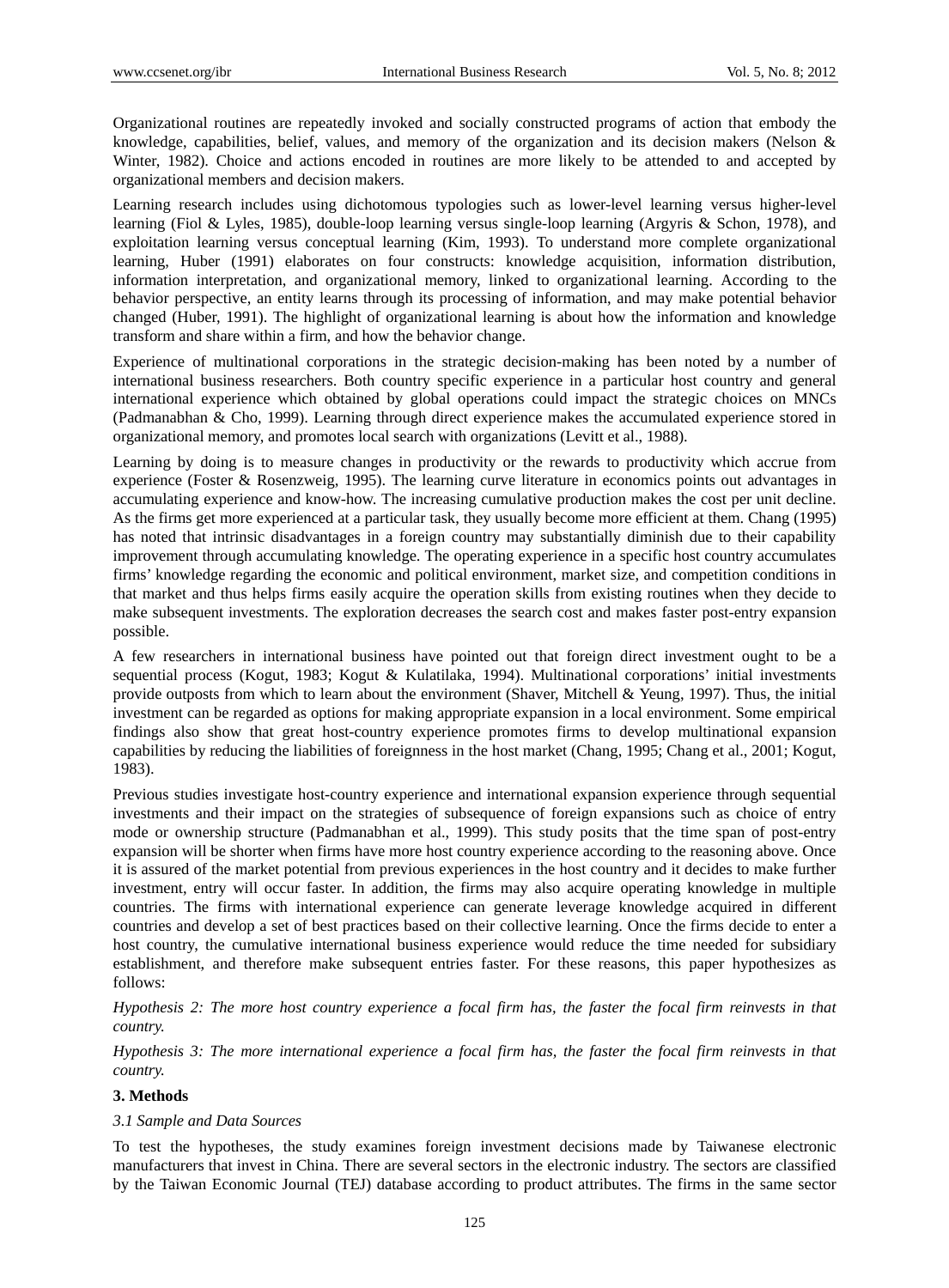have similar products and customers and face the same technological and competitive environment that defines them within the same sector as the reference group. Taiwanese firms in the electronic industry possess the greatest market shares in the world. For example, the worldwide market shares of motherboard and notebook PC are 98.4% and 82.5% separately in 2005. Thus it is reasonable to infer that global competition is not essential for Taiwanese electronic firms and the reference group could be restricted to the domestic country.

The sample of this study contains information on the electronic firms in the first section of the Taiwan stock market. The firm-specific information was obtained from the TEJ database, which includes finance information of firms in the stock market. However, some categories and firms were not allowed by the Taiwanese government to invest in China, such as the semiconductor and telecommunication firms, and thus these firms were excluded.

The data on Taiwanese firms' investment in China were obtained from the Investment Commission. The data include parent companies, subsidiaries, locations, and the dates when the investments obtained authorization. In order to investigate the speed of post-entry foreign expansion in a given country, the dataset is limited to firms that had at least two entries in China from 1991 to 2004. Finally the sample of firms included 94 Taiwan electronic manufacturers in eight sectors, and these firms totally made 190 entries to China during the study period. The data included 94 firms over 1991-2004, allowing the use of longitudinal data analysis techniques. The results of the Hausman specification test suggested that a fixed-effect model was appropriate.

#### *3.2 Variables and Measurements*

#### 3.2.1 Dependent Variable

*Speed of Expansion*. I coded a variable that measures the time span between two consecutive entries made by a firm. The higher the value is, the slower the speed of post-entry expansion is.

#### 3.2.2 Independent Variables

*The Number of Prior Entrants*. The number of prior entrants was calculated as the proportion of firms in the same sector that had previously established a subsidiary in China. This variable was measured at time t-1 of the investment.

*Country-specific Experience.* Scandinavian school (Johanson & Wiedersheim-Paul, 1975; Johanson & Vahlne, 1977) argues that the most important obstacle to internationalization is the lack of knowledge and resources. When firms accumulate their own experience and enhance their knowledge about that country, firms will engage in a higher level of investment activities. In addition, Hennart and Park (1994) found significant support for the experience effect on Japanese firms investing in the United States. In Kogut and Chang's (1996) study, they found that the firms with numerous investments were more likely to invest subsequently. The focal firm's experience was operationalized as the log of the number of subsidiary years of the host country experience at the time of t-1 of investment. Prior to logging the experience variable, one year was added to the sum of the subsidiary years to avoid the indeterminacy of logging zero experience.

*General International Business Experience.* General international business experience was measured as the logarithm of the cumulative years since a focal firm established its first subsidiary internationally aside from China at the time of t-1 of investment. One year was added to the sum of years to avoid the indeterminacy of logging zero experience prior to logging the international experience variable.

# 3.2.3 Control Variables

*Sales.* Sales were used as control for firm size and overall access to resources (Gimeno, Hoskisson, Beal & Wan, 2005). Empirical evidence also shows that larger Japanese semiconductor firms are more likely to engage in investment activities (Kimura, 1989). The firm size was measured by the log of net sales at time t-1 of the investment.

*Return on Assets.* Performance may encourage firms for international expansion and foreign investments. Besides, a high return on assets might also reflect the presence of valuable intangible assets in technology or organizational routines. As such, assets might induce firms to invest abroad to exploit these assets (Hennart, 1982). Return on assets was measured at time t-1 of the investment in order to reflect the financial performance at the firm level.

*R&D Intensity.* Technology and marketing know-how are intangible resources which could induce foreign direct investments, not only to generate monopolistic advantages but also to create needs for internalization (Buckley & Casson, 1976; Hennart, 1982; Hennart et al., 1994). Hennart and Park (1994) also showed that the larger a Japanese firm's R&D expenditures are, the greater the probability it would manufacture in the United States. The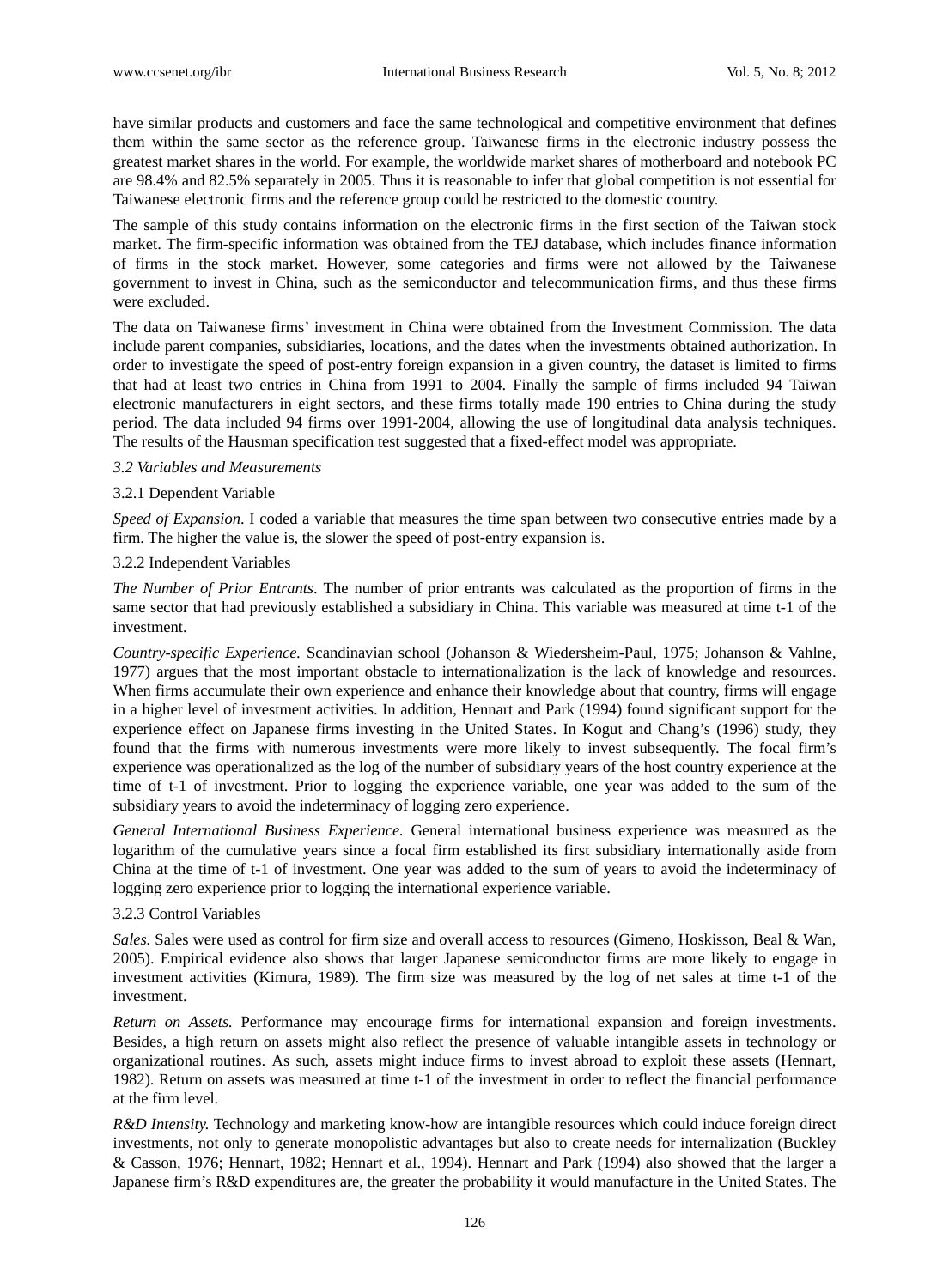measure was calculated by the Research and Development (R&D) expenditures divided by the total sales at time t-1 of the investment.

*Advertising Intensity.* The scholars of the internalization theory argue that firms with intermediate products such as R&D knowledge, product-related and market-related information tend to engage in internalization activities (Buckley et al., 1976). Hence, advertising intensity, like R&D intensity, should encourage firms to engage in foreign investment activities. The measure was calculated by the advertising expenditures divided by the total sales at time t-1 of the investment.

Table 1 presents the descriptive statistics and the Pearson's correlation coefficients between pairs of explanatory variables. In Table 1, there shows some significant correlations among these variables. To check for the presence of multicollinearity, this paper employs the method of variance inflation factor (VIF). None of the VIF values among the independent variables exceeds 10, so the potential problem associated with multicollinearity can be ruled out (Neter, Kutner & Nachtsheim, 1996).

Table 1. Descriptive Statistics and Pearson Correlations

|    | Variable                                      | Mean   | s.d.  | N   |                      | 2          | 3               | 4                    | 5                    | 6              | 7              |  |
|----|-----------------------------------------------|--------|-------|-----|----------------------|------------|-----------------|----------------------|----------------------|----------------|----------------|--|
| 1. | Speed of Expansion                            | 2.274  | .739  | 190 |                      |            |                 |                      |                      |                |                |  |
| 2. | Net Sales <sup>a</sup>                        | 6.800  | 0.644 | 190 | $-0.10$              |            |                 |                      |                      |                |                |  |
| 3. | <b>Return on Assets</b>                       | 12.240 | 8.207 | 190 | $-0.18$ <sup>*</sup> | $-0.23^*$  |                 |                      |                      |                |                |  |
| 4. | R&D Intensity                                 | 0.030  | 0.027 | 188 | 0.08                 | $-0.32$    | 0.06            |                      |                      |                |                |  |
| 5. | <b>Advertising Intensity</b>                  | 0.002  | 0.003 | 187 | $-0.08$              | $-0.13$    | 0.09            | $0.44^{\circ}$       |                      |                |                |  |
| 6. | Proportion of Previous Entry                  | 0.515  | 0.236 | 190 | $-0.04$              | $0.16^*$   | $-0.16^*$       | $-0.16$ <sup>*</sup> | $-0.29$ <sup>*</sup> |                |                |  |
| 7. | Country-specific Experience <sup>a</sup>      | 0.832  | 0.362 | 190 | $0.20^{\circ}$       | $0.29^{*}$ | $-0.23$         | 0.01                 | $-0.07$              | $0.26^{\circ}$ |                |  |
| 8. | General International Experience <sup>a</sup> | 0.701  | 0.453 | 190 | 0.09                 | $0.20^*$   | $-0.20^{\circ}$ | $-0.02$              | $-0.22$              | 0.23           | $0.18^{\circ}$ |  |
|    |                                               |        |       |     |                      |            |                 |                      |                      |                |                |  |

*Note:*  $\alpha$  Logarithm;  $\gamma$  p < .05.

# **4. Results**

The results of the fixed effect model are shown in Table 2. The table includes control variables and hypothesized variables.

| <b>Variable</b>                               | Model 1    | <b>Model 2</b> |  |
|-----------------------------------------------|------------|----------------|--|
| Net Sales <sup>b</sup>                        | $-0.035$   | $-0.356$       |  |
|                                               | (0.71)     | (1.07)         |  |
| <b>Return on Assets</b>                       | $-0.008$   | $-0.028$       |  |
|                                               | (0.03)     | (0.03)         |  |
| R&D Intensity                                 | $-5.933$   | $-21.016$      |  |
|                                               | (18.08)    | (18.54)        |  |
| Advertising Intensity                         | $-120.784$ | $-126.469$     |  |
|                                               | (94.38)    | (89.26)        |  |
| Proportion of Previous Entry                  |            | $-5.780***$    |  |
|                                               |            | (1.67)         |  |
| Country-specific Experience <sup>b</sup>      |            | $1.763^{+}$    |  |
|                                               |            | (0.99)         |  |
| General International Experience <sup>b</sup> |            | $5.239***$     |  |
|                                               |            | (1.99)         |  |
| Constant                                      | 3.049      | 3.769          |  |
|                                               | (5.10)     | (6.77)         |  |
| N                                             | 187        | 187            |  |
| F-test                                        | 0.56       | $2.61*$        |  |

|  |  | Table 2. Fixed Effect Model in Speed of Post-entry Expansion <sup>a</sup> |
|--|--|---------------------------------------------------------------------------|
|  |  |                                                                           |

*Note:*  $a$  Standard errors are in the parentheses.  $b$  Logarithm.  $\frac{b}{p} < 0.1$ ;  $\frac{b}{p} < 0.05$ ;  $\frac{b}{p} < 0.01$ ;  $\frac{b}{p} < 0.001$ .

Model 1 contains only control variables. The control variables are used to relate to other factors, which may encourage the firms' foreign investments and accelerate the speed of post-entry expansion. Model 1 indicates that large firms, the firms with high returns on assets, high R&D intensity and advertising intensity are more likely to make post-entry expansion faster, but these influences do not reach statistical significance.

Hypothesized variables are included in Model 2. Hypothesis 1 predicts that the more firms in the same home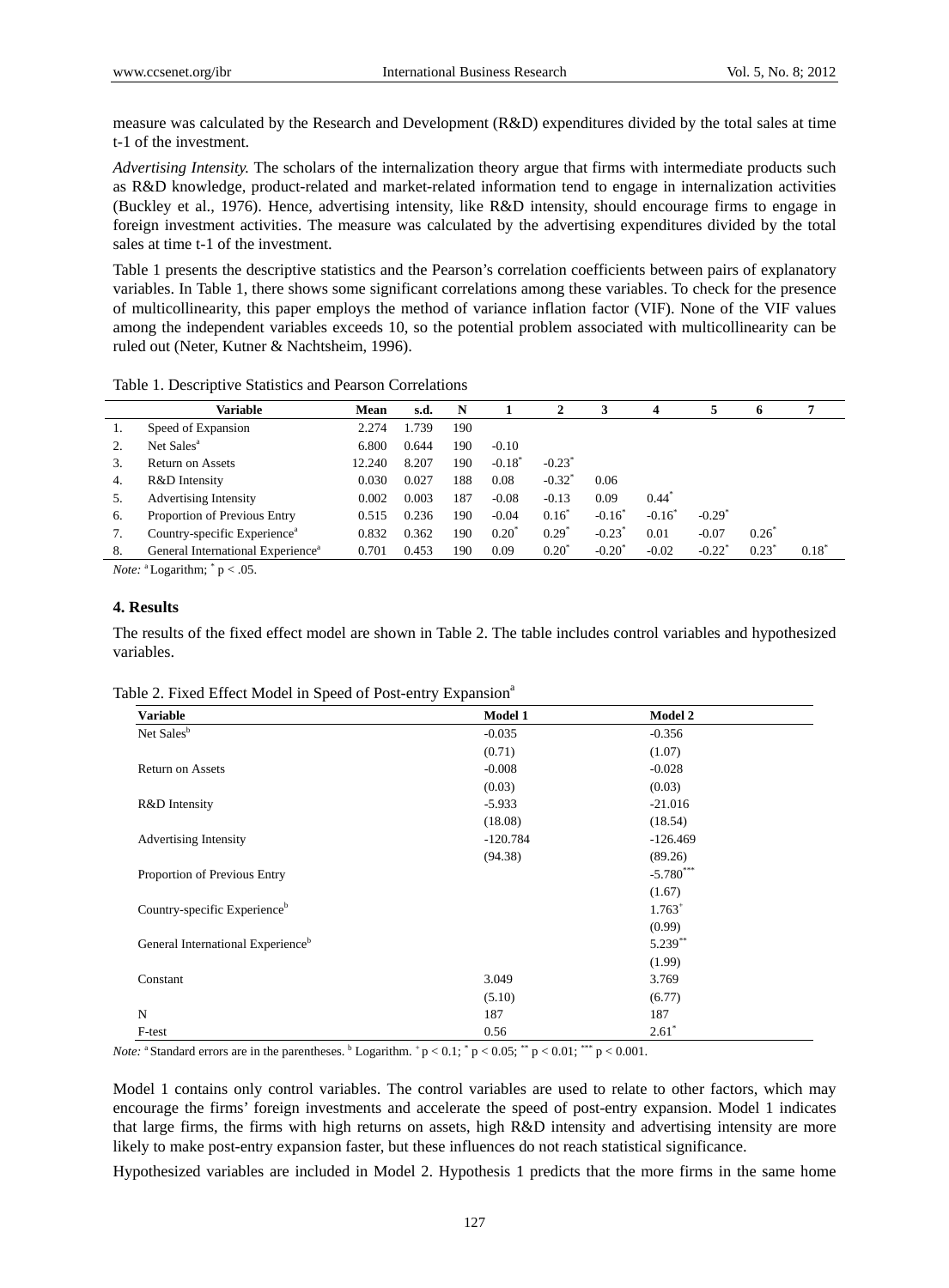country industry that make entries in the host country, the faster a focal firm will reinvest in that market. The coefficient of proportion of prior entries is negative and significant (p< 0.001), so Hypothesis 1 is supported.

Hypothesis 2 posits that the more operating experience of a focal firm in the host country, the more likely for a firm to make post-entry expansion faster. The results show that the coefficient of the firms' own experience is positive and significant  $(p<0.1)$  in Model 2, which is opposite to expectation. Therefore, Hypothesis 2 is not supported.

Hypothesis 3 proposes that a focal firm may make faster post-entry expansion in a given country when a focal firm has more general international operating experience. The coefficient of the firms' international experience is positive and significant  $(p<0.01)$ , and is also opposite to expectation. The result therefore does not support Hypothesis 3.

#### **5. Discussion and Conclusion**

This study aims to explore the influences of competition, country specific, and general international business experience on the speed of post-entry foreign expansions. Drawing on competitive dynamics, organizational learning, and international business theories, the study proposes that the firm may make faster subsequent entries related to competition conditions, but cumulative experience in the host country and multiple international markets may induce the firm to reinvest slower in the host country.

Hypothesis 1 predicts that the speed of subsequent investments in a host country is negatively related to the number of firms in the same industry that have entered in the host country. The higher value of speed means slower expansion. The findings strongly support this prediction and confirmed that the post-entry expansion is determined by competition reactions. The perceived interdependence causes a firm's quick response to rivals' actions and makes faster subsequent entries. The result is consistent with the theories of economics and competitive dynamics (Chen & MacMillan, 1992). Organizations generally respond to challenges in their market by making competitive counterattacks (Chen et al., 1994). Awareness of mutual interdependence increases the likelihood that a firm will respond to neutralize the effect of a rival's moves and deter further attacks (Chen et al., 1994). Moreover, the paper contributes to perspective of competitive dynamics because it opens the sight from competitive interactions to the evolution of a focal firm's foreign expansion due to interdependence of firms.

Hypotheses 2 and 3 investigate the influence of country-specific and general international business experience on the speed of post-entry expansion respectively. The findings show that more country-specific and general international business experience will slow down focal firm's sequential entry in the host country. Although the findings are opposite to expectation, the results inform further research. The internalization of knowledge and capabilities will need a long time for incubation, rather than like external shock, such as competitive pressure, needs to response immediately. Researcher in organizational learning theory has pointed out that organization is an adaptive system and path dependence (Levitt & March, 1988). However, how fast will be an organization change is absence in relative literature. This paper moves forward to a new viewpoint of organizational learning and also contributes to this stream of research.

Besides, the risk taking attitude might influence the speed of subsequent entries in a given host country. According to prospect theory (Kahneman & Tversky, 1979), firms with abundant experience in the host country and international markets can be regarded as a gain condition relative to status quo. The loss aversion attitude may discourage firms from faster subsequent entries. On the other hand, firms with deficient experience in the markets face a loss condition relative to status quo. Thus the risk seeking managers are encouraged to make faster entries in the post-entry expansion.

In summary, this study enhances the understanding of competitive dynamics, organizational learning, and international expansion theories. Our findings strongly support the prediction of competition and expand its empirical context onto post-entry expansion strategies.

Nonetheless, this study has several limitations. First, only the quantity of experience and not the quality of experience was measured. The feedback from previous own-firm experience is an essential concept and is used to select among alternatives in organizational learning (Levitt et al., 1988; March & Olsen, 1975). Second, this study just focuses on foreign entry of the electronic firms in China. Future research could extend this model across industries and compare the different investment behaviors among firms, thus making it possible to obtain a more comprehensive understanding about international expansion behavior.

## **References**

Acedo, F. J., & Jones, M. V. (2007). Speed of internationalization and entrepreneurial cognition: Insights and a comparison between international new ventures, exporters and domestic firms. *Journal of World Business,*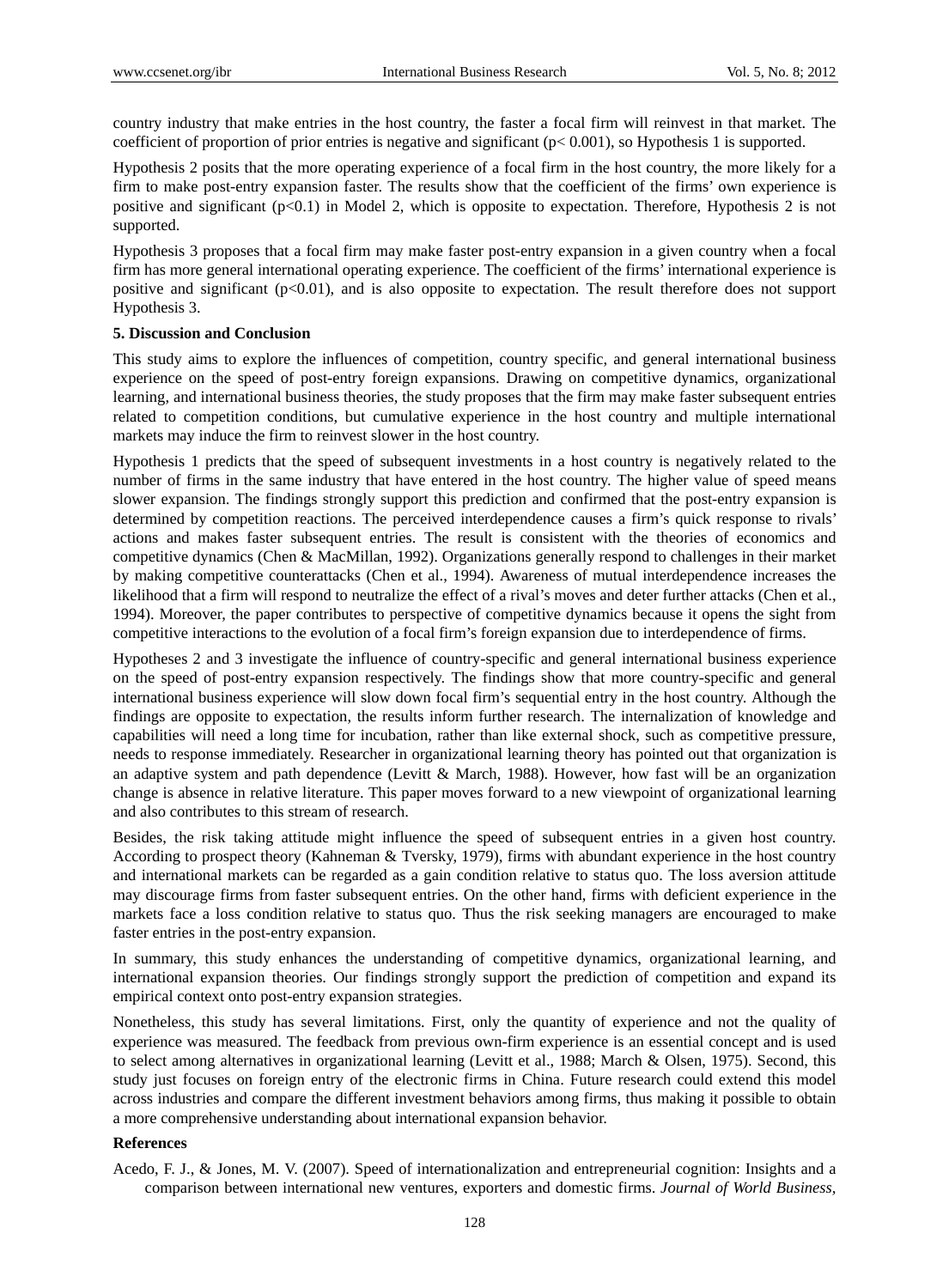*42*(3), 236-252. http://dx.doi.org/10.1016/j.jwb.2007.04.012

- Argyris, C., & Schon, D. (1978). *Organizational Learning*. Reading, MA: Addison-Wesley.
- Bain, J. S. (1956). *Barriers to New Competition*. Cambridge, MA: Harvard University Press.
- Buckley, P. J., & Casson, M. (1976). *The Future of the Multinational Enterprise*. New York: Holmes and Meier Publishers.
- Caves, R. E., & Porter, M. E. (1977). From Entry Barriers to mobility Barriers. *Quarterly Journal of Economics, 91*, 241-262. http://dx.doi.org/10.2307/1885416
- Chang, S. J. (1995). International Expansion Strategy of Japanese Firms: Capability Building through Sequential Entry. *Academy of Management Journal, 38*(2), 383-407.
- Chang, S. J., & Park, S. (2005). Types of Firms Generating Network Externalities and MNC's Co-location Decisions. *Strategic Management Journal, 26*, 595-615. http://dx.doi.org/10.1002/smj.464
- Chang, S. J., & Rosenzweig, P. M. (2001). The choice of entry mode in sequential foreign direct investment. *Strategic Management Journal, 22*(8), 747-776. http://dx.doi.org/10.1002/smj.168
- Chen, M. J. (1996). Competitor Analysis and Interfirm Rivalry: Toward a Theoretical Integration. *Academy of Management Review, 21*(1), 100-134. http://dx.doi.org/10.5465/AMR.1996.9602161567
- Chen, M. J., & MacMillan, L. C. (1992). Nonresponse and Delayed Response to Competitive Moves: The Roles of Competitor Dependence and Action Irreversibility. *Academy of Management Journal, 35*(3), 539-570. http://dx.doi.org/10.2307/256486
- Chen, M. J., & Miller, D. (1994). Competitive Attack, Retaliation and Performance: An Expectancy-Valence Framework. *Strategic Management Journal, 15*(2), 85-102. http://dx.doi.org/10.1002/smj.4250150202
- Chen, M. J., Smith, K. G., & Grimm, C. M. (1992). Action Characteristics as Predictors of Competitive Responses. *Management Science, 38*(3), 439-455. http://dx.doi.org/10.1287/mnsc.38.3.439
- D'Aveni, R. A. (1994). *Hypercompetition: Managing the Dynamics of Strategic Maneuvering*. New York: Free Press.
- Delios, A., & Makino, S. (2003). Timing of Entry and the Foreign Subsidiary Performance of Japanese Firms. *Journal of International Marketing, 11*(3), 83-105. http://dx.doi.org/10.1509/jimk.11.3.83.20158
- Dunning, J. H. (1993). *Multinational Enterprises and Global Economy*. New York: Addison Wesley.
- Eisenhardt, K. M. (1990). Speed and Strategic Choice: How Managers Accelerate Decision Making. *California Management Review, 32*(3), 39-54.
- Fiol, C. M., & Lyles, M. A. (1985). Organizational Learning. *Academy of Management Review, 10*(4), 803-813. http://dx.doi.org/10.5465/AMR.1985.4279103
- Foster, A. D., & Rosenzweig, M. R. (1995). Learning by Doing and Learning from Others: Human Capital and Technical Change in Agriculture. *Journal of Political Economy, 103*, 1176-1209. http://dx.doi.org/10.1086/601447
- Gimeno, J., & Woo, C. Y. (1996). Hypercompetition in a Multimarket Environment: The Role of Strategic Similarity and Multimarket Contact in Competitive De-escalation. *Organization Science, 7*(3), 322-341. http://dx.doi.org/10.1287/orsc.7.3.322
- Gimeno, J., Hoskisson, R. E., Beal, B. D., & Wan, W. P. (2005). Explaining the Clustering of International Expansion Moves: A Critical Test in the U.S. Telecommunications Industry. *Academy of Management Journal, 48*(2), 297-319. http://dx.doi.org/10.5465/AMJ.2005.16928411
- Guillen, M. F. (2003). Experience, Imitation, and the Sequence of Foreign Entry: Wholly Owned and Joint-Venture Manufacturing by South Korean Firms and Business Groups in China, 1987-1995. *Journal of International Business Studies, 34*(2), 185-198.
- Henisz, W. J., & Delios, A. (2001). Uncertainty, Imitation, and Plant Location: Japanese Multinational Corporations, 1990-1996. *Administrative Science Quarterly, 46*(3), 443-475. http://dx.doi.org/10.2307/3094871
- Hennart, J. F. (1982). *The Theory of the Multinational Enterprise*. Ann Arbor: University of Michigan Press.
- Hennart, J. F., & Park, Y. (1994). Location, Governance, and Strategic Determinants of Japanese Manufacturing Investment in the United States. *Strategic Management Journal, 15*(6), 419-436.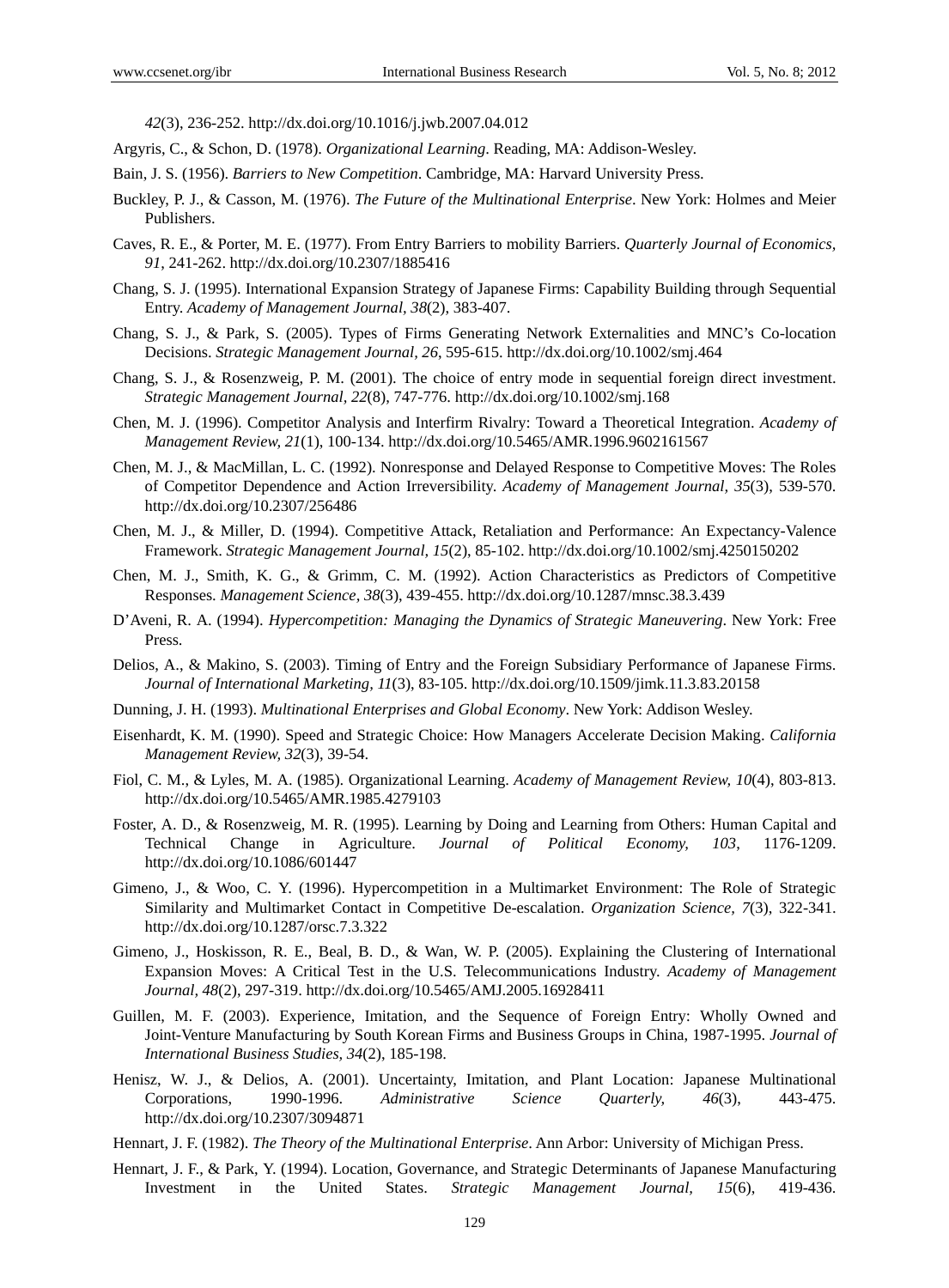http://dx.doi.org/10.1002/smj.4250150602

- Huber, G. P. (1991). Organizational Learning: The Contributing Processes and Literatures. *Organization Science, 2*(1), 88-117. http://dx.doi.org/10.1287/orsc.2.1.88
- Isobe, T., Makino, S., & Montgomery, D. B. (2000). Resource Commitment, Entry Timing, and Market Performance of Foreign Direct Investments in Emerging Economies: The Case of Japanese International Joint Ventures in China. *Academy of Management Journal, 43*(3), 468-484. http://dx.doi.org/10.2307/1556405
- Johanson, J., & Vahlne, J. E. (1977). The Internationalization Process of the Firm A Model of Knowledge Development and Increasing Foreign Market Commitments. *Journal of International Business Studies, 8*(1), 23-32. http://dx.doi.org/10.1057/palgrave.jibs.8490676
- Johanson, J., & Wiedersheim-Paul, F. (1975). The International of the Firm- Four Swedish Cases. *Journal of Management Studies, 12*(3), 305-322. http://dx.doi.org/10.1111/j.1467-6486.1975.tb00514.x
- Kahneman, D., & Tversky, A. (1979). Prospect Theory: An Analysis of Decisions under Risk. *Econometrica, 47*, 313-327. http://dx.doi.org/10.2307/1914185
- Kim, D. (1993). The Link between Individual and Organizational Learning. *Sloan Management Review*, Fall, 37-59.
- Kimura, Y. (1989). Firm-specific Strategic Advantages and Foreign Direct Investment Behavior of Firms: The Case of Japanese Semiconductor Firms. *Journal of International Business Studies, 20*, 296-314. http://dx.doi.org/10.1057/palgrave.jibs.8490360
- Kogut, B. (1983). Foreign Direct Investment as a Sequential Process. In C. P. Kindleberger (Ed.), *The Multinational Corporation in the 1980s* (pp. 35-56). Cambridge, MA: MIT Press.
- Kogut, B., & Kulatilaka, N. (1994). Operating Flexibility, Global Manufacturing, and the Option Value of a Multinaitonal network. *Management Science, 40*, 123-139. http://dx.doi.org/10.1287/mnsc.40.1.123
- Levitt, B., & March, J. G. (1988). Organizational Learning. *Annual Review of Sociology, 14*, 319-340. http://dx.doi.org/10.1146/annurev.so.14.080188.001535
- March, J. G., & Olsen, J. P. (1975). The Uncertainty of the Past: Organizational Learning under Ambiguity. *European Journal of Political Research, 3*, 147-171. http://dx.doi.org/10.1111/j.1475-6765.1975.tb00521.x
- Mason, E. (1957). *Economic Concentration and the Monopoly Problem*. Cambridge, MA: Harvard University Press.
- Morgan-Thomas, A., & Jones, M. V. (2009). Post-entry Internationalization Dynamics: Differences between SME's in the Development Speed of their International Sales. *International Small Business Journal, 27*(1), 71-97. http://dx.doi.org/10.1177/0266242608098347
- Mosakowski, E., & Earley, P. C. (2000). A Selective Review of Time Assumptions in Strategy Research. *Academy of Management Review, 15*(4), 796-812. http://dx.doi.org/10.5465/AMR.2000.3707728
- Musteen, M., Francis, J., & Datta, D. K. (2010). The influence of international networks on internationalization speed and performance: A study of Czech SMEs. *Journal of World Business, 45*(3), 197-205. http://dx.doi.org/10.1016/j.jwb.2009.12.003
- Nelson, R. R., & Winter, S. G. (1982). *An Evolutionary Theory of Economic Change*. Cambridge, MA: The Belknap Press of Harvard University Press.
- Neter, J., Kutner, M., & Nachtsheim, C. (1996). *Applied Linear Statistical Models*. Chicago: Irwin.
- Padmanabhan, P., & Cho, K. R. (1999). Decision Specific Experience in Foreign Ownership and Establishment Strategies: Evidence from Japanese Firms. *Journal of International Business Studies, 30*(1), 25-43. http://dx.doi.org/10.1057/palgrave.jibs.8490059
- Porac, J. F., & Rosa, J. A. (1996). Rivarity, Industry Models, and the Cognitive Embeddedness of the Comparable Firm. *Advances in Strategic Management, 13*, 363-388.
- Prashantham, S., & Young, S. (2011). Post-Entry Speed of International New Ventures. *Entrepreneurship Theory and Practice, 35*(2), 275-292. http://dx.doi.org/10.1111/j.1540-6520.2009.00360.x
- Shaver, J. M., Mitchell, W., & Yeung, B. (1997). The effect of Own-firm and Other-firm Experience on Foreign Direct Investment Survival in the United States, 1987-92. *Strategic Management Journal, 18*(10), 811-824.